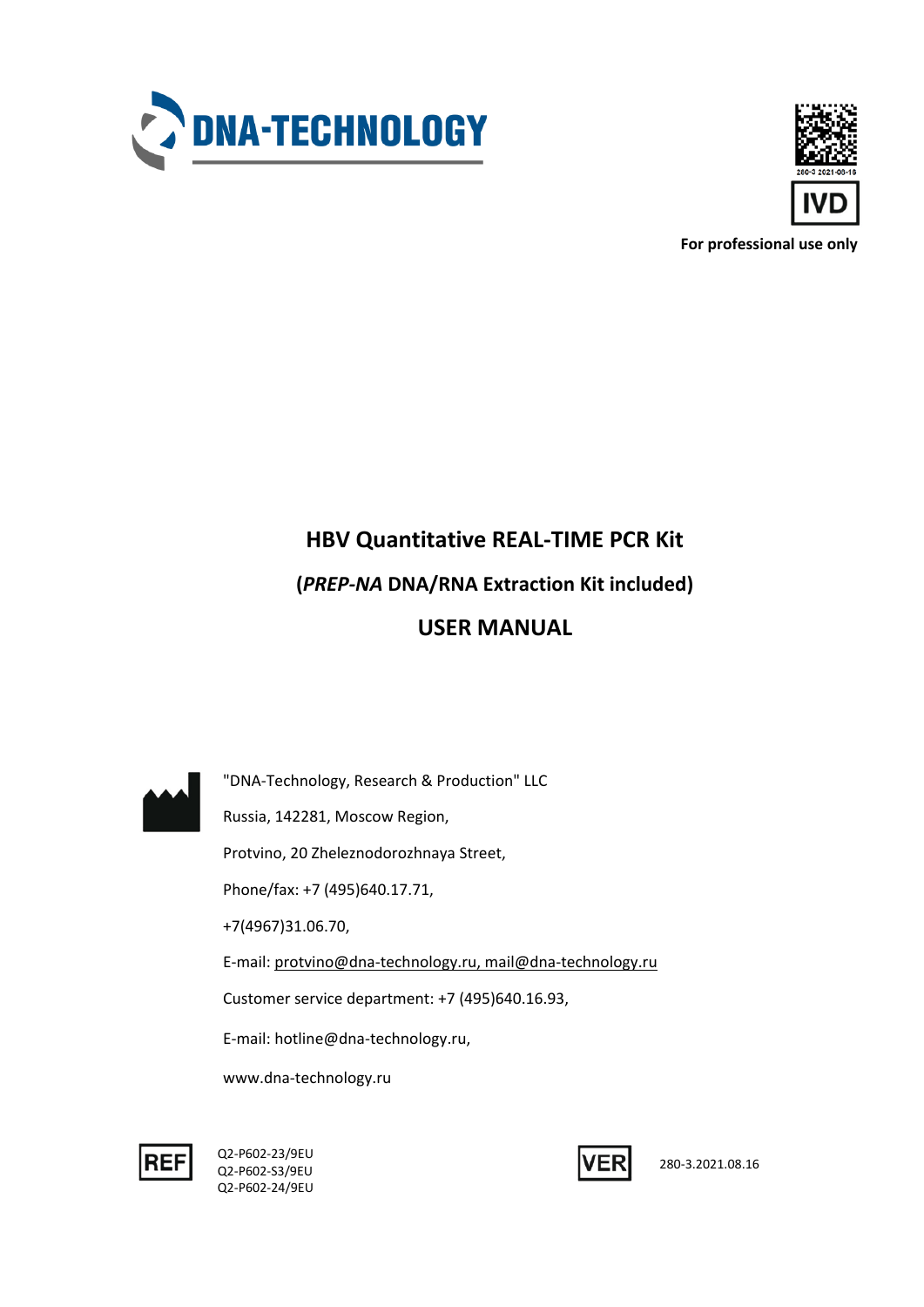## **TABLE OF CONTENTS**

| 1. INTENDED USE                                     | 3  |
|-----------------------------------------------------|----|
| 2. METHOD                                           | 3  |
| 3. CONTENT                                          | 4  |
| 4. REAGENTS AND EQUIPMENT REQUIRED BUT NOT PROVIDED | 5  |
| 5. WARNINGS AND PRECAUTIONS                         | 6  |
| <b>6. DNA EXTRACTION PROTOCOL</b>                   | 6  |
| 7. PCR PROTOCOL                                     | 8  |
| 8. CONTROLS                                         | 10 |
| 9. DATA ANALYSIS                                    | 11 |
| <b>10. TROUBLESHOOTING</b>                          | 12 |
| 11. STORAGE AND HANDLING REQUIREMENTS               | 13 |
| <b>12. SPECIFICATIONS</b>                           | 13 |
| <b>13. QUALITY CONTROL</b>                          | 13 |
| <b>14. KEY TO SYMBOLS</b>                           | 14 |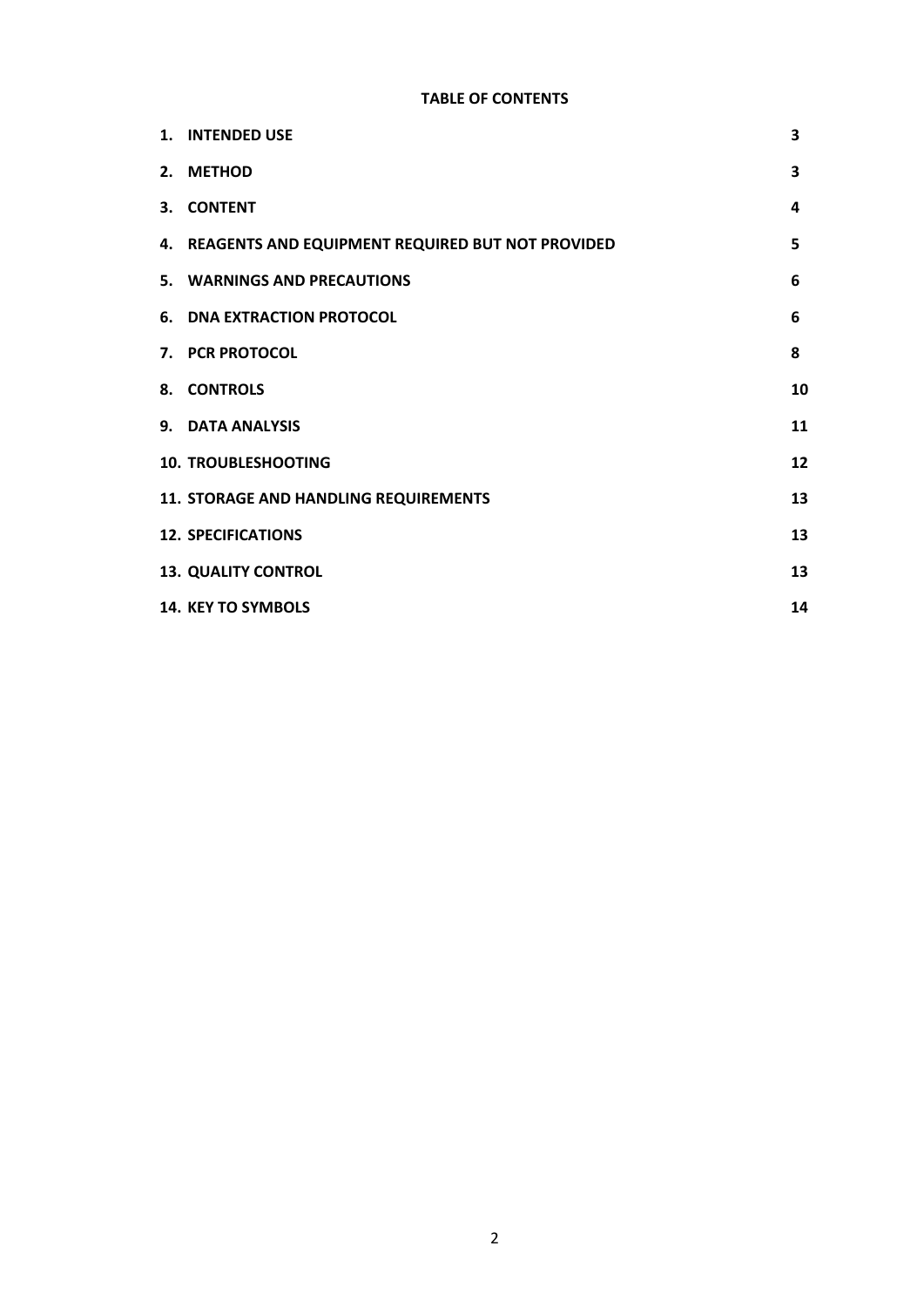#### **1. INTENDED USE**

The **HBV Quantitative REAL-TIME PCR Kit** is intended for research and diagnostic applications as well as for evaluation of the therapy efficiency. The **HBV Quantitative REAL-TIME PCR Kit** is an *in vitro* Nucleic Acid Test (NAT) – based on pathogen detection and calculation of viral load. The **HBV Quantitative REAL-TIME PCR Kit** is designed to detect and calculate the viral load of Hepatitis B Virus (HBV) nucleic acids in human blood plasma samples with an aid of Quantitative Real-Time Polymerase Chain Reaction (qPCR) method.

The **HBV Quantitative REAL-TIME PCR Kit** can be used in clinical practice for HBV diagnostics.

## **2. METHOD**

The implemented PCR method is based on amplification of a target DNA sequence.

The **HBV Quantitative REAL-TIME PCR Kit** is based on real-time detection of the target DNA sequence.

Real-time PCR technology is based on measurement of the fluorescence at every cycle of reaction. The PCR-mix contains target-specific hydrolyzing probes bearing reporter and quencher molecules. Once hybridized to a target sequence, the probe become activated. As a result of activation fluorescence increases proportionally to target sequence amplification. The intensity of fluorescence is detected with a real-time PCR thermal cycler data collection unit and analyzed with the software provided.

The assay includes following steps:

-**DNA extraction**. On this step the internal control sample (DNA-IC) is added to the samples. It is needed for test quality assurance.

-**Real-time PCR amplification**. The Kit has passed validation on "DNA-Technology" made instruments and

software  $\frac{\text{IEEE}}{\text{O-DTPRIME4M1-EU}}$ , O-DTPRIME5M1-EU, O-DTLITE4S1-EU, O-DTLITE5S1-EU.

The **HBV Quantitative REAL-TIME PCR Kits <b>EREF** Q2-P602-23/9EU, Q2-P602-S3/9EU and Q2-P602-24/9EU are also approved for use with iQ5 (Bio-Rad Laboratories) and Rotor-Gene (Qiagen) thermal cyclers respectively. The Kit can be supplied in either separate (1x96) or stripped (8x12) tubes.

**REF**  $_{\rm Q2-P602-23/9EU, Q2-P602-24/9EU}$  and Q2-P602-S3/9EU respectively).

-**Quantitative analysis**. The calculation of the viral load of the target DNA is performed with an aid of Standards (ST) with known concentration of artificially synthesized target DNA. The Kit is supplied with STs of the two concentrations  $1.0x10^6$  (ST1) and  $3.0x10^3$  copies/mL (ST2). The STs are used to build the standard curve which is necessary to calculate of the viral load in the sample.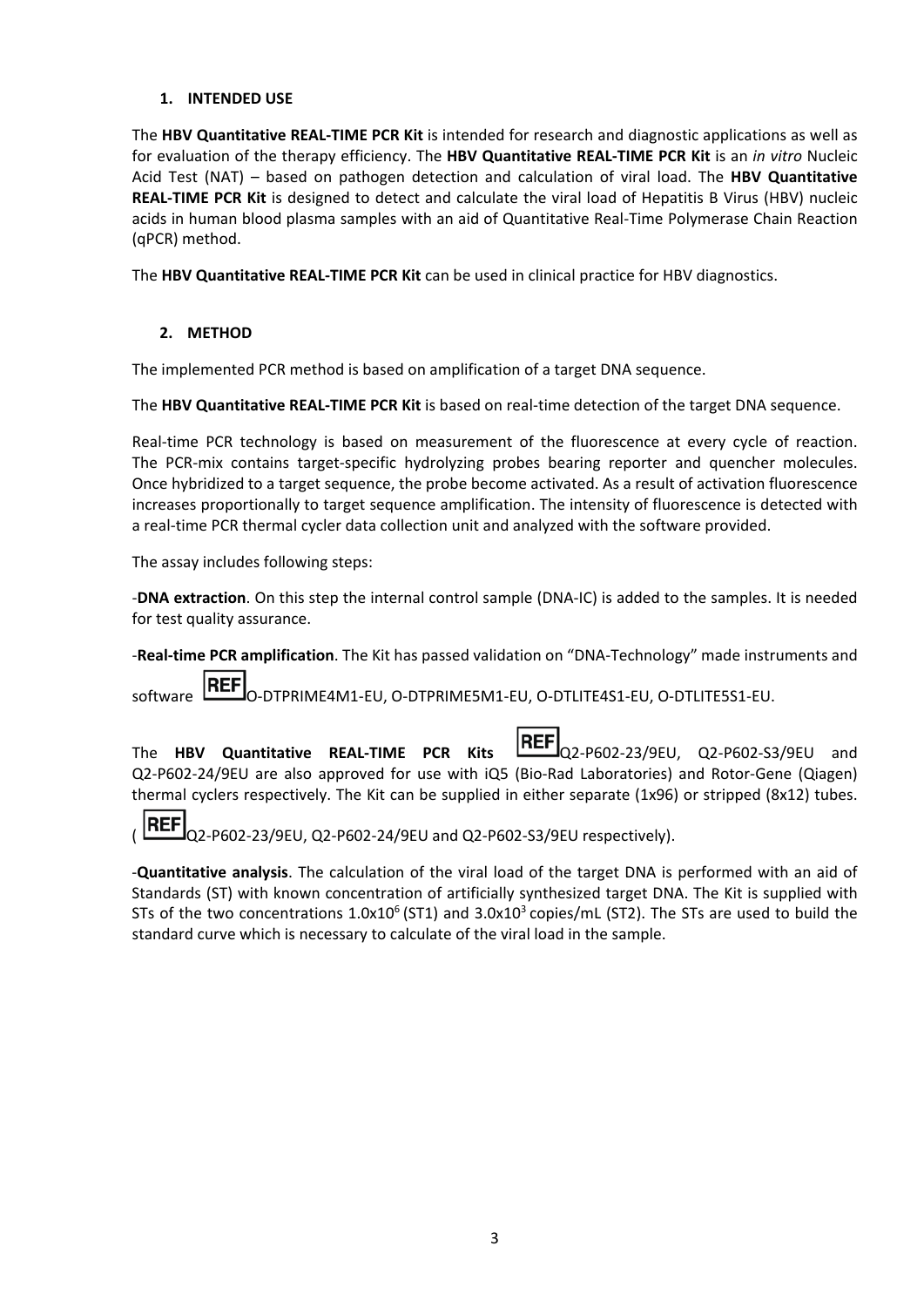#### **3. CONTENT**

| Reagent                   | Description             | <b>Total volume</b>                | Amount  |
|---------------------------|-------------------------|------------------------------------|---------|
| Lysis buffer              | Colorless, soapy liquid | 30 mL                              | 1 vial  |
| Precipitation buffer      | Colorless liquid        | 40 mL                              | 1 vial  |
| Washout solution 1        | Colorless liquid        | 50 mL                              | 1 vial  |
| Washout solution 2        | Colorless liquid        | 30 mL                              | 1 vial  |
| Dilution buffer           | Colorless liquid        | $5.0$ mL<br>(1.25 mL in each tube) | 4 tubes |
| Negative control          | Colorless liquid        | $3.0m$ L<br>(1.5 mL in each tube)  | 2 tubes |
| Internal control (DNA-IC) | Colorless liquid        | 1.0 <sub>mL</sub>                  | 1 tube  |

Table 2. Standards

| Reagent                             | Description      | Total volume | Amount |
|-------------------------------------|------------------|--------------|--------|
| ST1 (1.0x10 <sup>6</sup> copies/mL) | Colorless liquid | 75 µL        | 1 tube |
| ST2 $(3.0x10^3$ copies/mL)          | Colorless liquid | 75 µL        | 1 tube |

#### Table 3. HBV Quantitative Real-Time PCR Kit

| Reagent                                             | Description                        | Total volume                              | Amount                                         |
|-----------------------------------------------------|------------------------------------|-------------------------------------------|------------------------------------------------|
| Paraffin sealed PCR-mix                             | Colorless liquid and<br>white waxy | $1.92$ mL<br>$(0.02 \text{ mL per tube})$ | 96 separate (1x96) or<br>stripped (8x12) tubes |
| <b>TECHNO Tag-polymerase</b>                        | Colorless viscous liquid           | $50 \mu L$                                | 1 tube                                         |
| PCR-buffer                                          | Colorless liquid                   | $1.0$ mL<br>$(0.5$ mL in each tube)       | 2 tubes                                        |
| Positive control                                    | Colorless liquid                   | $500 \mu L$                               | 1 tube                                         |
| Mineral oil (not supplied<br>in Kit for Rotor-Gene) | Colorless viscous liquid           | $2.0$ mL<br>$(1.0$ mL in each tube)       | 2 tubes                                        |

The approximate total time needed to perform the assay is 4 hours

The *PREP-NA* DNA/RNA Extraction Kit is sufficient for extraction of 100 samples.

The HBV Quantitative REAL-TIME PCR Kit is sufficient to test 44 (36 for Rotor-Gene) samples in duplicates.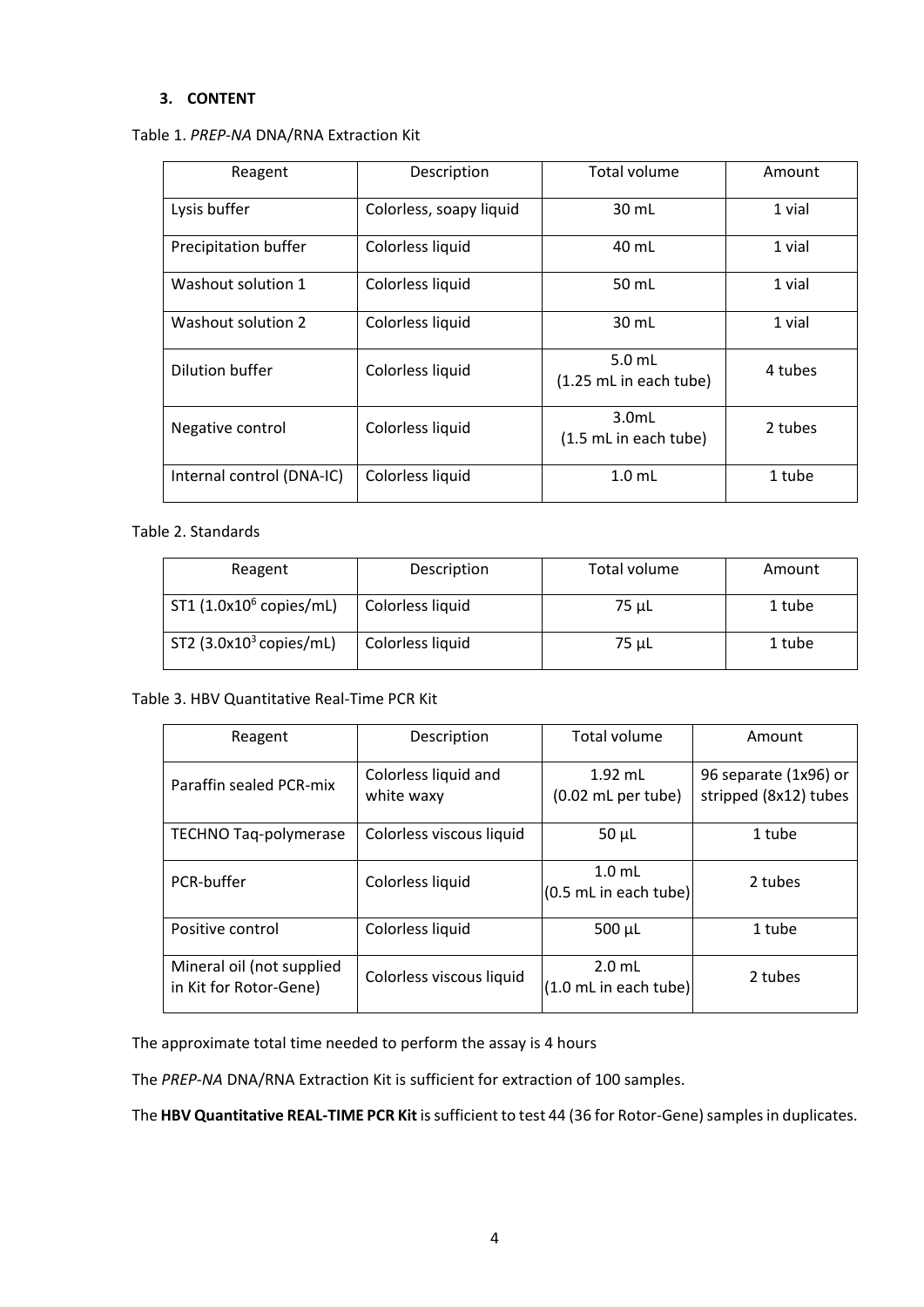## **4. REAGENTS AND EQUIPMENT REQUIRED BUT NOT PROVIDED**

## 4.1 **Specimen collection**

The whole blood samples should be collected in 2.0 or 4.0 mL Vacuette type tubes with EDTA in 2.0 mg/mL final concentration. The sodium citrate anticoagulant is also applicable.

The use of heparin anticoagulant is not allowed.

# 4.2 **DNA extraction and PCR**

Biological (microbiological) safety cabinet class II;

UV PCR cabinet;

Vortex mixer;

Аspirator with trap flask to remove supernatants;

1.5 mL tubes;

PCR tube rack for 0.2, and 1.5 mL tubes;

Vacuum blood collection tubes (Vacuette for example), containing ethylenediaminetetraacetic acid disodium salt (EDTA) or sodium citrate anticoagulant;

Single channel pipettes (volume range 0.5-10 µL, 5.0-40 µL, 40-200 µL, 100-1000 µL);

RNase and DNase free filtered pipette tips (volume range 20  $\mu$ L, 50  $\mu$ L, 200  $\mu$ L, 1000  $\mu$ L);

Powder-free surgical gloves;

Disinfectant solution;

Container for used pipette tips;

High speed centrifuge (RCF 13 000 g);

Thermostat (temperature range from 40 °C to 95 °C);

Refrigerator with freezer;

Real-time PCR thermal cycler.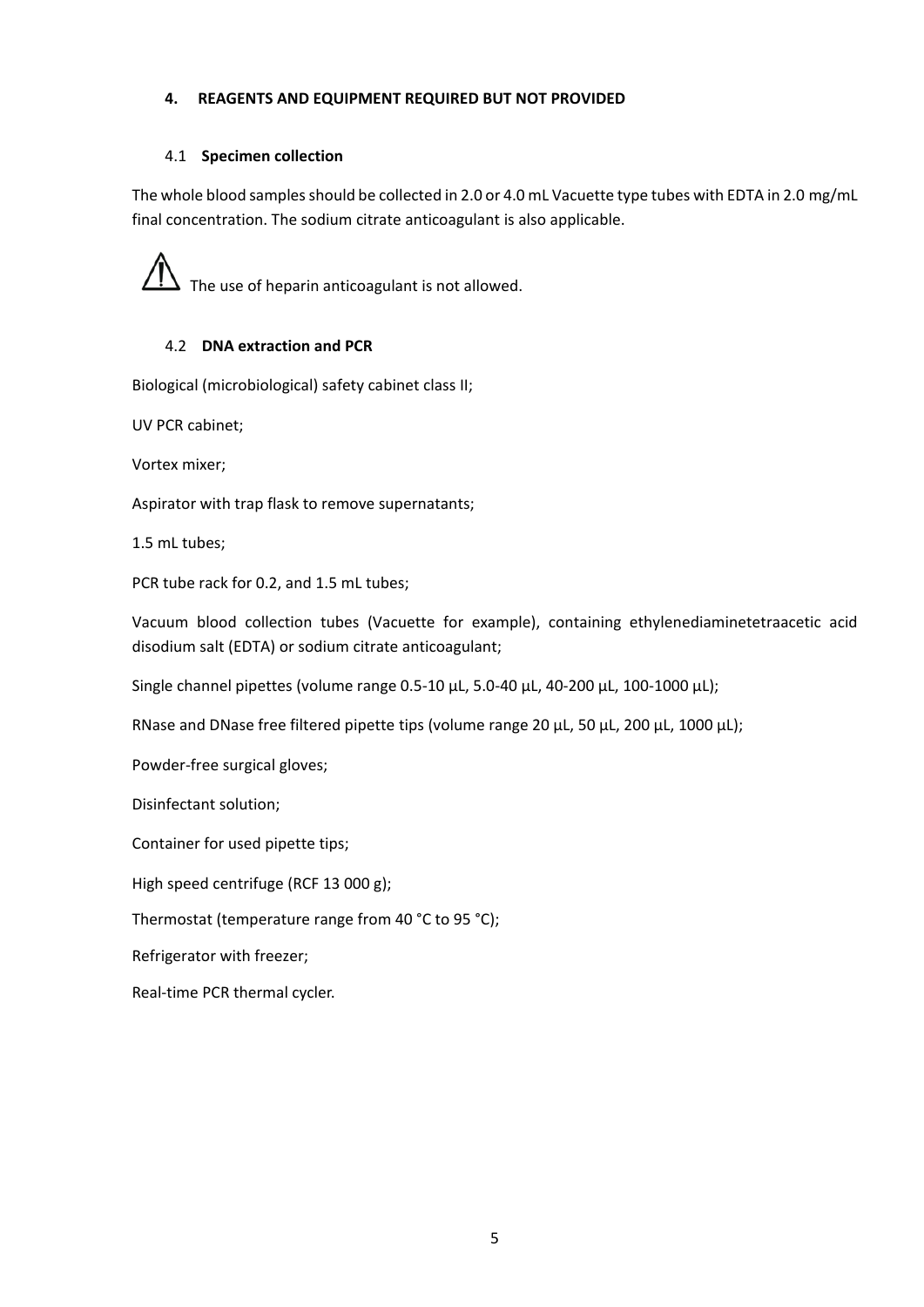#### **5. WARNINGS AND PRECAUTIONS**

The laboratory makeup should comply the requirements regulating work with microorganisms of I-IV classes of pathogenicity.

Handle and dispose all biological samples, reagents and materials used to carry out the assay as if they were able to transmit infective agents. Avoid direct contact with the biological samples reagents and materials used to carry out the assay. Any material coming in contact with the biological samples must be treated for at least 30 minutes with disinfecting solution or autoclaved for 1 hour at 121 °C before disposal.

Molecular biology procedures, such as nucleic acids extraction, reverse transcription, amplification and detection require qualified staff to avoid the risk of erroneous results, especially due to the degradation of nucleic acids contained in the samples or sample contamination by amplification products.

All oligonucleotide components are produced by artificial synthesis technology according to internal quality control protocol and do not contain blood or products of blood processing.

Positive control is produced by artificial DNA synthesis technology. Positive control does not include parts of infectious agents.

All the liquid solutions are designed for single use and can not be used more than once in amplification reactions. Plastic tubes do not contain phthalates. Do not breathe gas/fumes/vapour/spray produced by the components of the kit. Do not eat/drink components of the kit. Avoid contact with eyes. Do not use the kit after the expiry date provided. Only use the reagents provided in the kit and those recommended by manufacturer. Do not mix reagents from different batches. Do not use reagents from third party manufacturers' kits.

Significant health effects are **NOT** anticipated from routine use of this kit when adhering to the instructions listed in the current manual.

## **6. DNA EXTRACTION PROTOCOL**

The **HBV Quantitative REAL-TIME PCR Kit** is designed to detect DNA extracted from blood plasma. Shake the tube containing blood sample thoroughly to mix the blood and anticoagulant.

Using of heparin as anticoagulant is not allowed.

The overall storage of the sample should not exceed 6 hours.

The transportation and storage temperature from collecting the sample till analysis should be in between 2 °С and 8 °С range.

Whole blood cannot be frozen.

- 6.1 To obtain the plasma spin the tubes with blood at 3000 rpm for 20 min at room temperature (from 18 °С to 25 °С).
- 6.2 Take the upper fraction (plasma) with an automatic sampler and put it into the new 1.5 mL tube. The blood plasma can be stored at temperature from minus 18 °С to minus 22 °С for no longer than 3 months.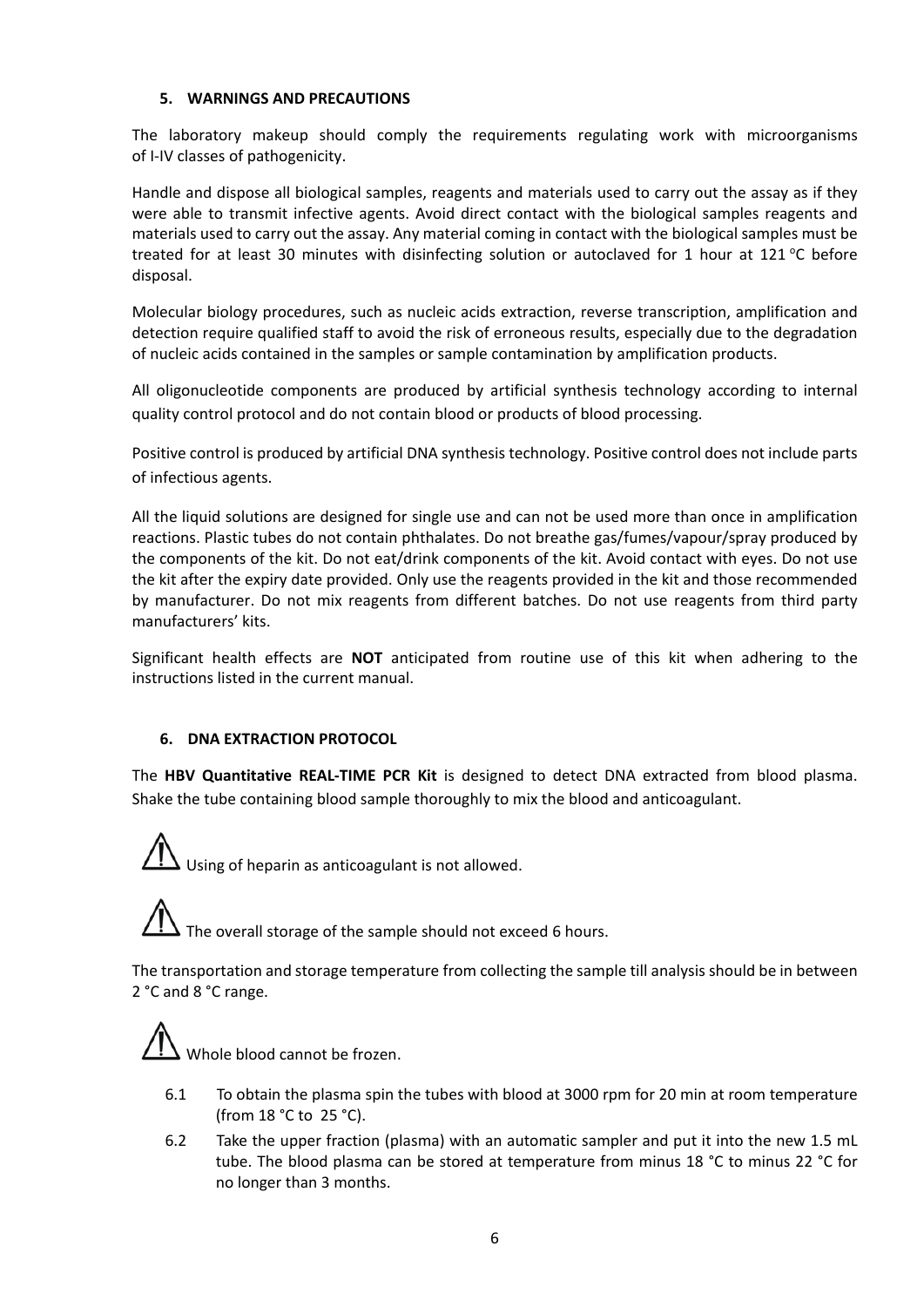The lysis buffer can contain the precipitate. Dissolve it at 65 °С for 10 min prior to use.

At this step of assay use only disposable RNase and DNase free filter tips

To rise the reliability of the results the extraction should be performed in duplicates.

- 6.3 Mark the required number of 1.5 mL tubes by the following scheme:
	- 2 tubes for each sample to be tested;
	- 1 tube for the negative control  $(C-);$
	- $-1$  tube for the positive control (C+).

For example, if you need to test 10 samples, mark 22 tubes (20 for the samples, 1 for "C-" and 1 for "C+").

- 6.4 Add 10 µL of the premixed DNA-IC in each tube.
- 6.5 Add 300  $\mu$ L of the lysis buffer avoiding contact of the pipette tip with an edge of the tube. Close the tubes.

Open the tube, add sample, then close the tube before proceeding to the next DNA sample to prevent contamination.

- 6.6 Add 100 µL of the premixed blood plasma sample into the marked tubes. Do not add samples to the "C-" and "C+" tubes.
- 6.7 Add 100 µL of the "C-" and "C+" into corresponding tubes.
- 6.8 Vortex the tubes maximally intensively for 3–5 sec twice, spin down the drops at 1000-3000 rpm for 3-5 sec.
- 6.9 Incubate the tubes for 15 min at 65 °С, spin down the drops at 13000 rpm for 30 sec at room temperature.
- 6.10 Add 400 µL of the precipitation buffer into each tube. Vortex the tubes maximally intensively for 3–5 sec twice.
- 6.11 Spin the tubes at 13000 rpm for 15 min at room temperature.
- 6.12 Remove the supernatant avoiding contact of the pipette tip with the precipitate. Use new tip for each sample.
- 6.13 Add 500 µL of the washout solution №1 to the precipitate. Vortex the tubes for 3–5 sec. Invert the tube up and down washing of the cap of the tube. It is necessary to carry out this procedure with each tube individually.
- 6.14 Spin the tubes at 13000 rpm for 5 min at room temperature.
- 6.15 Remove the supernatant avoiding contact of the pipette tip with the precipitate. Use new tip for each sample.
- 6.16 Add 300 µL of the washout solution №2 to the precipitate and gently invert the tube up and down washing of the walls and the cap of the tube. It is necessary to carry out this procedure with each tube individually.
- 6.17 Spin the tubes at 13000 rpm for 5 min at room temperature.
- 6.18 Remove the supernatant avoiding contact of the pipette tip with the precipitate. Use new tip for each sample.
- 6.19 Open the tubes and dry the precipitate at 65 °С for 5 min strictly.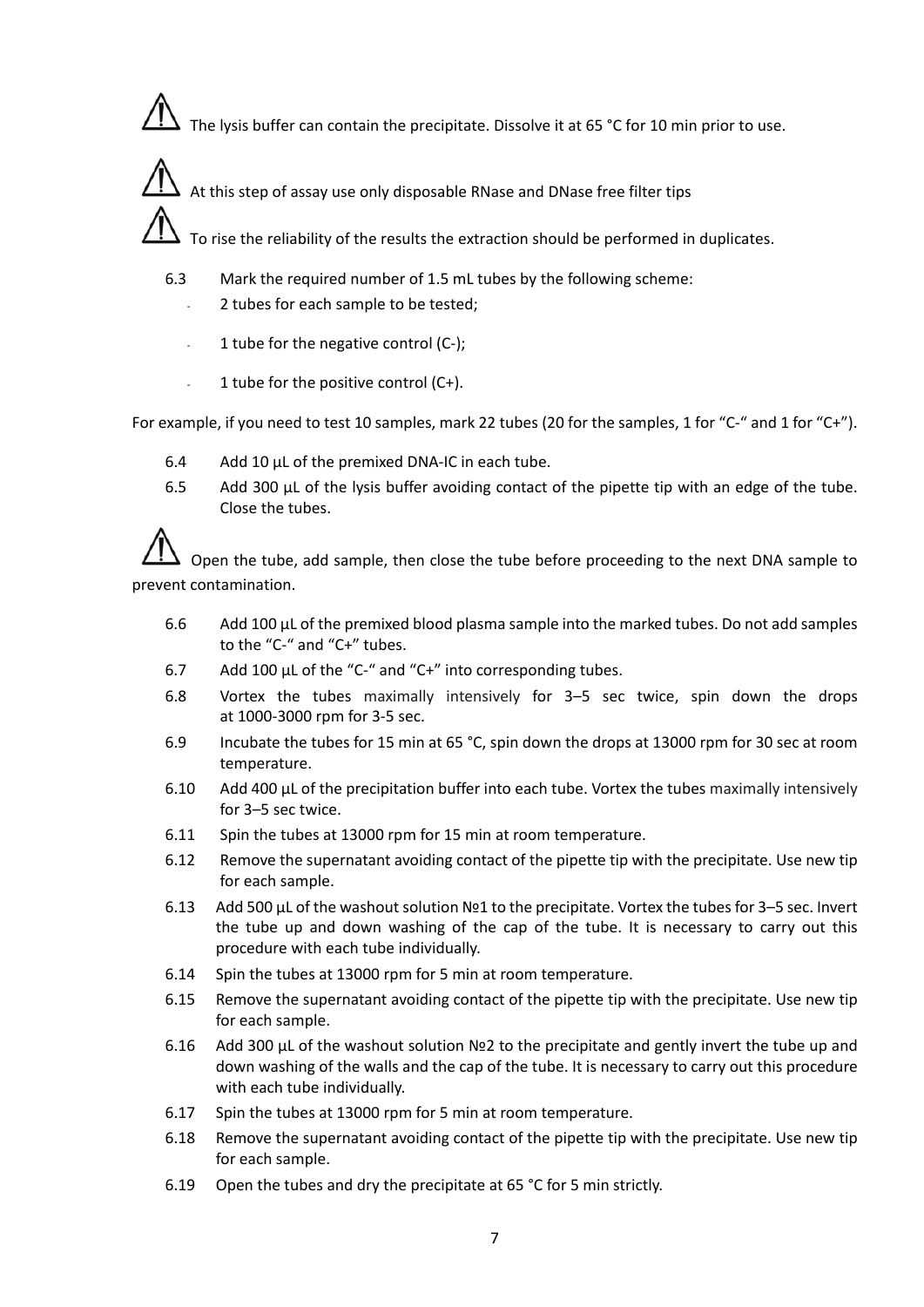- 6.20 Add 25 µL of the dilution buffer to the precipitate. Spin down the drops for 3–5 sec.
- 6.21 Incubate the tubes for 10 min at 65 °С, vortex them maximally intensively.
- 6.22 Spin down the drops at 13000 rpm for 30 sec.
- 6.23 The preparation can be stored:
	- at the temperature from 2 °C to 8 °C for no longer than 7 days;
	- at temperature from minus 18 °C to minus 22 °C for no longer than 1 month;
	- at temperature from minus 70 °C to minus 72 °C for no longer than 1 year.

For PCR samples which were stored under the temperature from minus 18 °С to minus 22 °С and from minus 70 °C to minus 72 °C need to be thawed at the room temperature. After that the samples and calibrators should be vortexed for 3-5 sec and centrifugated at 1000-3000 rpm for 3-5 sec at the room temperature.

The nucleic acid preparation is ready.

## **7. PCR PROTOCOL**

7.1 Mark tubes with PCR-mix for each test sample, negative control (C-), positive control (C+) and three tubes for each of the Standards (ST1 and ST2).

For example if you need to test 10 samples, mark 28 tubes (20 for each sample in duplicate, 1 for C-, 1 for C+, 3 for ST1 and 3 for ST2).

Mark only the caps of the tubes when using Rotor-Gene Thermal Cycler.

- 7.2 Thaw PCR-buffer at the room temperature
- 7.3 Mix the PCR-buffer and TECHNO Taq-polymerase thoroughly (3-5 sec), then spin briefly (1-3 sec) at room temperature.

Hold TECHNO Taq-polymerase at room temperature as short time as possible. The overheating is detrimental to its performance.

7.4 Prepare the mixture of PCR-buffer and TECHNO Taq-polymerase. Add into the one tube:

10 x (N+1) μL of PCR-buffer;

 $0.5 \times (N+1)$  µL of TECHNO Taq-polymerase,

- N number of the marked tubes including "C-", "C+", "ST1" and "ST2".
- 7.5 Vortex the tube with the mixture of PCR-buffer and TECHNO Taq-polymerase for 3-5 sec and spin down the drops for 1-3 sec at room temperature.

The maximum storage time for the mixture of PCR-buffer and TECHNO Taq-polymerase is 1 hour at temperatures between 2 °С and 8 °С.

- 7.6 Add 10 µL of the mixture of PCR-buffer and TECHNO Taq-polymerase into each tube. Avoid paraffin layer break.
- 7.7 Add 20 µL of mineral oil into each tube. Avoid paraffin layer break (skip this step when using Q2-P602-24/9EU – for Rotor-Gene). Close the tubes.
- 7.8 Add 5.0 µL of DNA sample prepared according to p.6.23 into corresponding tube. Avoid paraffin layer break.

Open the tube, add DNA sample, then close the tube before proceeding to the next DNA sample to prevent contamination. Use filter tips.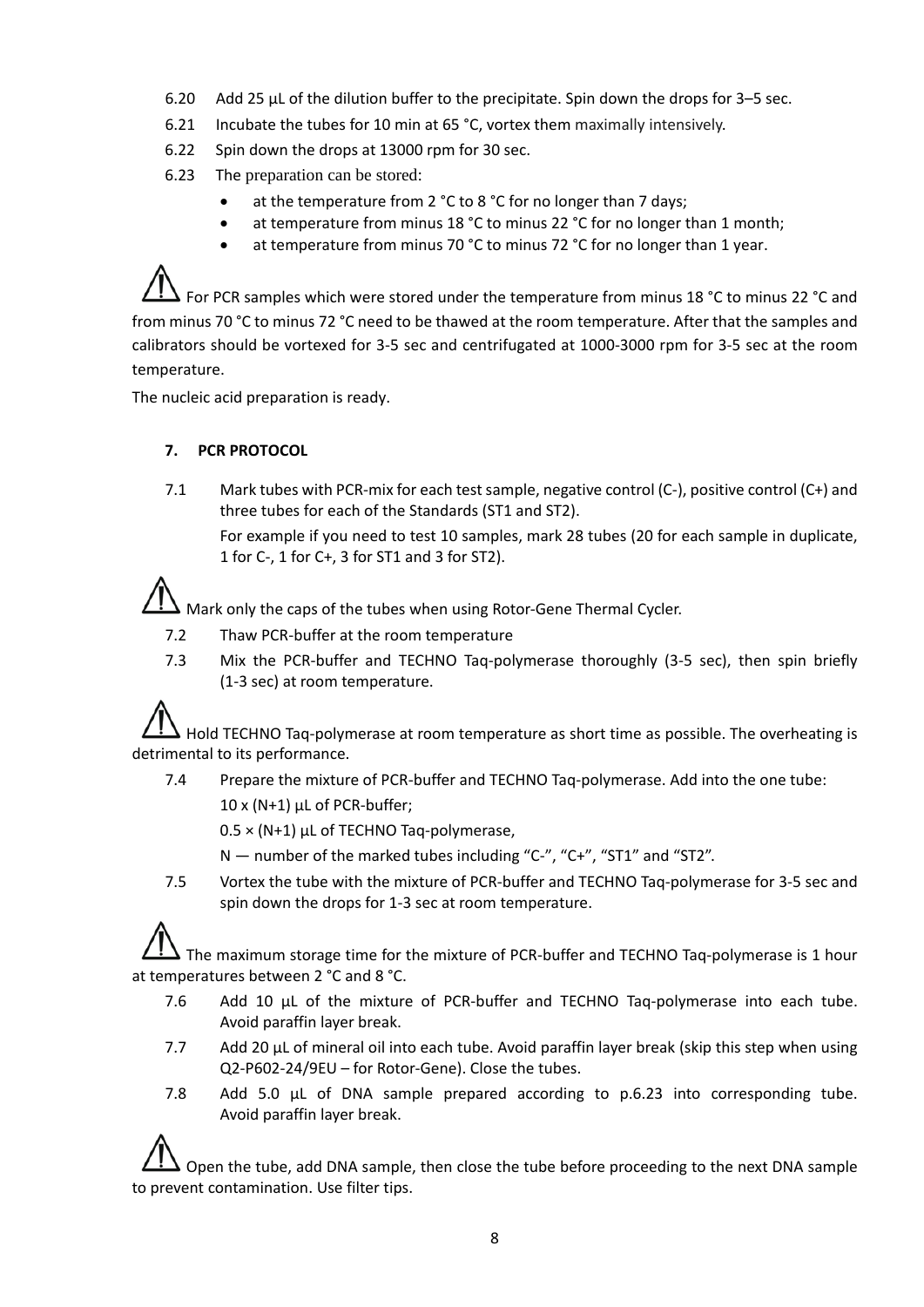- 7.9 Add 5.0 µL of "C-" and "C+" (prepared in p.6.23) into corresponding tubes. Avoid paraffin layer break.
- 7.10 Add 5.0 μL of into tubes marked as "ST1" and "ST2" (three tubes for each). Avoid paraffin layer break.
- 7.11 Spin tubes briefly (1-3 s) at room temperature (not applicable to kits approved for use with Rotor-Gene thermal cycler).
- 7.12 Set the tubes to Real-Time PCR Termal Cycler.

Launch the Thermal Cycler software and run PCR according to instructions supplied with device. See table 4-7 to refer the cycling program and table 8 to refer the detection channels.

In case of working on DT device, launch the RealTime\_PCR application in "Device handling" mode. Upload the ini file HBV\_RQ\_en.ini before the first run. Add corresponding test hereafter. Specify the number and types of samples including negative controls. Define position of tubes in the software interface according to the position they were set in the thermoblock. Run PCR.

| <b>Step</b> | Temperature, °C | <b>Min</b> | <b>Sec</b> | Number of | Optical     | Type of the |
|-------------|-----------------|------------|------------|-----------|-------------|-------------|
|             |                 |            |            | cycles    | measurement | step        |
|             | 94.0            |            | 00         |           |             | Cycle       |
|             | 94.0            |            | 10         |           |             |             |
|             | 62.0            |            | 20         | 50        | v           | Cycle       |
|             | 10.0            | $\cdots$   | $\cdots$   | $\cdots$  |             | Holding     |

Table 4. The PCR program for DTlite and DTprime Thermal Cyclers

|  |  | Table 5. The PCR program for iCycler iQ5 thermal cyclers (with persistent well factor) |
|--|--|----------------------------------------------------------------------------------------|
|--|--|----------------------------------------------------------------------------------------|

| Cycle | Repeats  | <b>Step</b> | Dwell time | Setpoint, <sup>o</sup> C | PCR/Melt Data<br>Acquisition |
|-------|----------|-------------|------------|--------------------------|------------------------------|
|       |          |             |            |                          |                              |
|       |          |             | 05:00      | 94.0                     |                              |
|       | 50       |             |            |                          |                              |
|       |          |             | 00:10      | 94.0                     |                              |
|       |          |             | 00:20      | 62.0                     | <b>Real Time</b>             |
| 3     |          |             |            |                          |                              |
| 4     | $\cdots$ | $\cdots$    |            | 10.0                     | Storage                      |

| Cycle          | Repeats        | Step           | Dwell time            | Setpoint, <sup>o</sup> C | PCR/Melt Data<br>Acquisition |  |
|----------------|----------------|----------------|-----------------------|--------------------------|------------------------------|--|
|                |                |                | dynamicwf.tmo program |                          |                              |  |
| $\mathbf{1}$   | 1              |                |                       |                          |                              |  |
|                |                | $\mathbf{1}$   | 00:30                 | 80.0                     |                              |  |
|                |                | $\overline{2}$ | 05:00                 | 94.0                     |                              |  |
| $\overline{2}$ | 5              |                |                       |                          |                              |  |
|                |                | $\mathbf{1}$   | 00:20                 | 94.0                     |                              |  |
|                |                | $\overline{2}$ | 00:30                 | 62.0                     |                              |  |
| 3              | $\overline{2}$ |                |                       |                          |                              |  |
|                |                | 1              | 00:20                 | 80.0                     | <b>Real Time</b>             |  |
|                | PCR program    |                |                       |                          |                              |  |
| $\overline{4}$ | 45             |                |                       |                          |                              |  |
|                |                | 1              | 00:10                 | 94.0                     |                              |  |
|                |                | $\overline{2}$ | 00:20                 | 62.0                     | <b>Real Time</b>             |  |
| 5              |                | $\cdots$       | $\cdots$              | 10.0                     | Storage                      |  |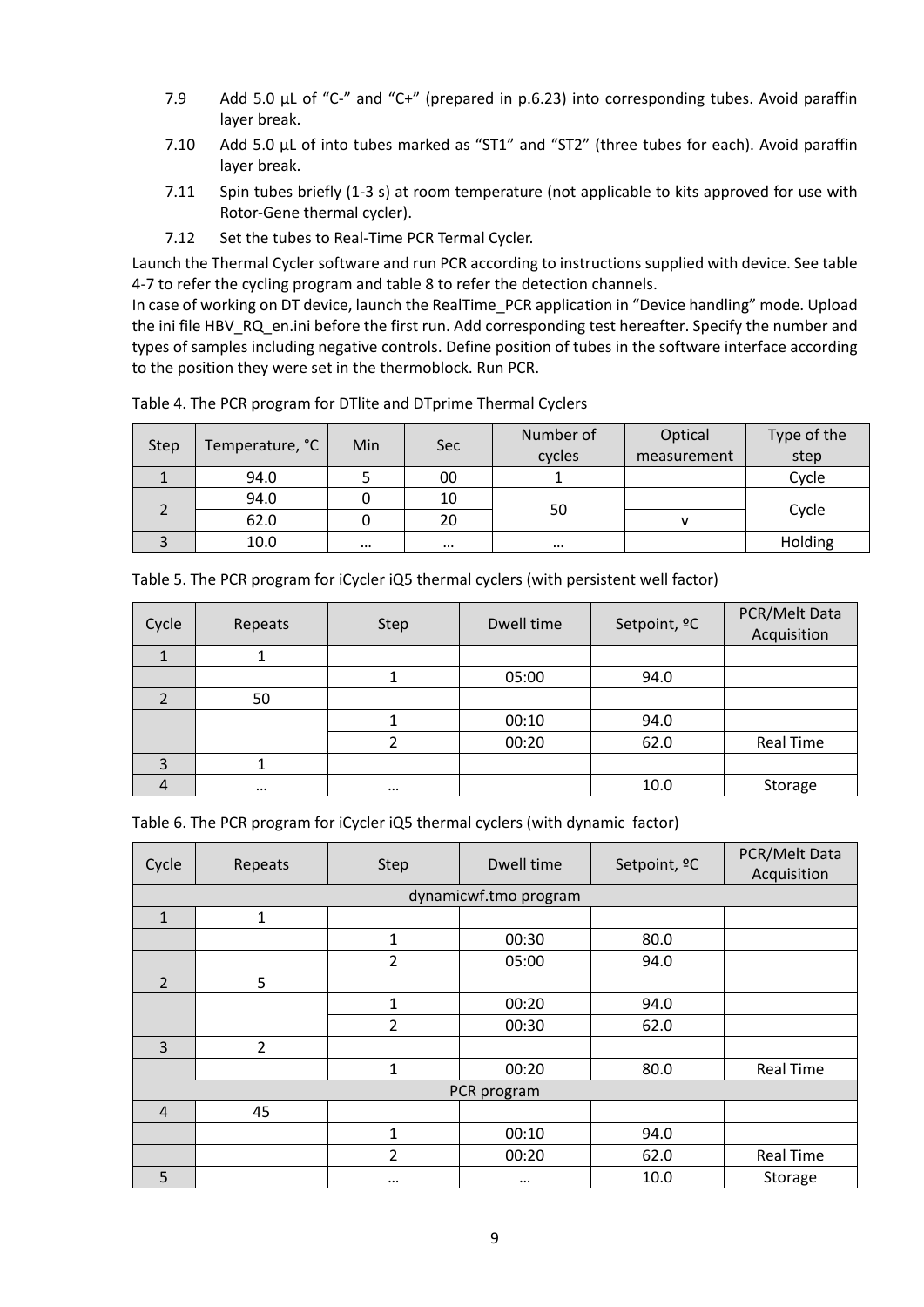# Table 7. The PCR program for Rotor-Gene Thermal Cyclers

| Cycling   | Temperature        | <b>Hold Time</b> | <b>Cycle Repeats</b> |
|-----------|--------------------|------------------|----------------------|
| Cycling   | 80 °C              | 300 sec          | 1 time               |
|           | 94 °C              | 10 sec           |                      |
| Cycling 2 | 58 °C              | 5 sec            | 50 times             |
|           | 62 °C <sup>1</sup> | 25 sec           |                      |

## Table 8. Detection channels

|                             | Specific product | י          |
|-----------------------------|------------------|------------|
| DTprime, DTlite, iQ and IQ5 | FAM              | <b>HEX</b> |
| Rotor-Gene                  | Green            | Yellow     |

## **8. CONTROLS**

Table 9.

|         |                        | Result                   |                          |                |
|---------|------------------------|--------------------------|--------------------------|----------------|
| Control | The controlled step    | Specific signal          | Specific signal          | Interpretation |
|         |                        | is present               | is absent                |                |
| C+      | <b>PCR</b>             | $\ddot{}$                | $\ddot{}$                | Valid          |
|         |                        | $\overline{\phantom{a}}$ | $\overline{\phantom{a}}$ | Invalid        |
| C-      | PCR and DNA extraction | $\ddot{}$                | $\ddot{}$                | Invalid        |
|         |                        | $\overline{\phantom{0}}$ | $\overline{\phantom{0}}$ | Valid          |
| DNA-IC  | PCR and DNA extraction | $\ddot{}$                | $\ddot{}$                | Valid          |
|         |                        | $\overline{\phantom{a}}$ |                          | Valid          |
|         |                        |                          |                          | Invalid        |

The sample is considered positive if the signal for specific DNA is present. The signal for IC could be absent in samples with high concentration of specific DNA due to competitive priming.

The sample is considered negative if the signal for specific DNA is absent and for IC is present.

If the specific signal for C- is present, whole tests of current batch considered false. Test should be repeated.

<span id="page-9-0"></span> <sup>1</sup> - take the measurement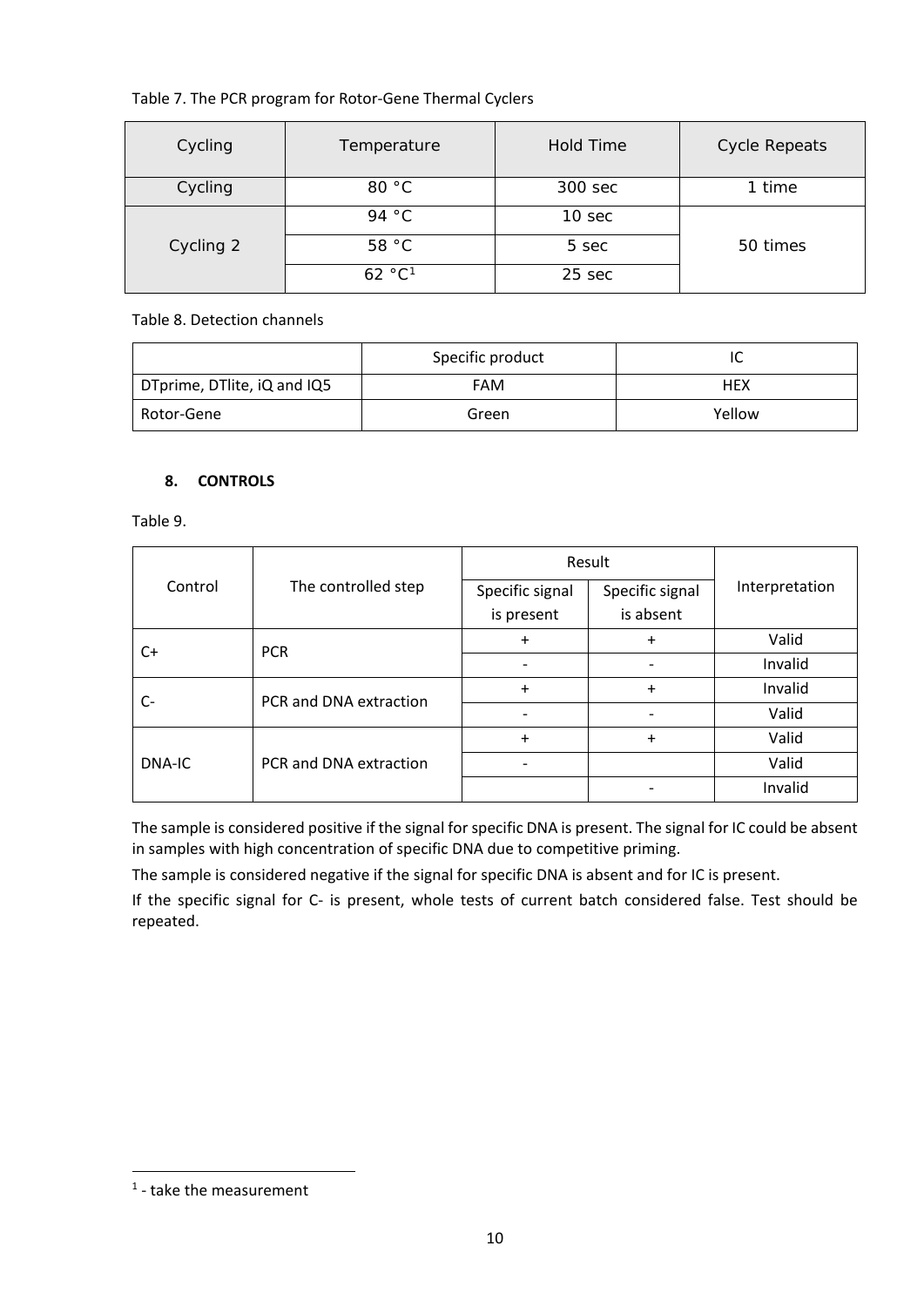## **9. DATA ANALYSIS**

The analysis performed automatically. After completion of the run the device will build standard curve, define the concentration of viral DNA and form the report. The PCR efficiency should be in 90-100% range. The interpretation should be performed in accordance with table 10.

|  | Table 10. |
|--|-----------|
|  |           |

| <b>Detection channel</b>               |                         |                                                                                                 |  |  |  |  |
|----------------------------------------|-------------------------|-------------------------------------------------------------------------------------------------|--|--|--|--|
| <b>FAM/Green</b><br>copies/mL          | HEX/Yellow Cp (Ct)*     | Interpretation                                                                                  |  |  |  |  |
| <b>Test samples</b>                    |                         |                                                                                                 |  |  |  |  |
| $7.5x10^2 - 1.0x10^8$                  | Not considered          | Positive with specified viral load<br>(copies/mL)                                               |  |  |  |  |
| Less than 7.5x10 <sup>2</sup>          | Not considered          | Positive with notification «Less than<br>750 copies/mL» (no specified value)                    |  |  |  |  |
| More than 1.0x10 <sup>8</sup>          | Not considered          | Positive with notification «More<br>than 1.0x10 <sup>8</sup> copies/mL» (no<br>specified value) |  |  |  |  |
| Not specified (N/A)                    | Specified (Cp/Ct 29-34) | Negative                                                                                        |  |  |  |  |
| Not specified (N/A)                    | Not specified (N/A)     | Uncertain                                                                                       |  |  |  |  |
| $C+$                                   |                         |                                                                                                 |  |  |  |  |
| $2.0 \times 10^4 - 9.0 \times 10^4$ ** | Not considered          | Positive with specified viral load<br>(copies/mL)                                               |  |  |  |  |
| $C -$                                  |                         |                                                                                                 |  |  |  |  |
| Not specified                          | Specified (Cp/Ct 29-34) | Negative                                                                                        |  |  |  |  |

\*if the Ct value more than specified in the table the result must be considered as uncertain.

\*\*If the concentration of the C+ does not fit the 2.0×104–9.0×104 range the test should be repeated.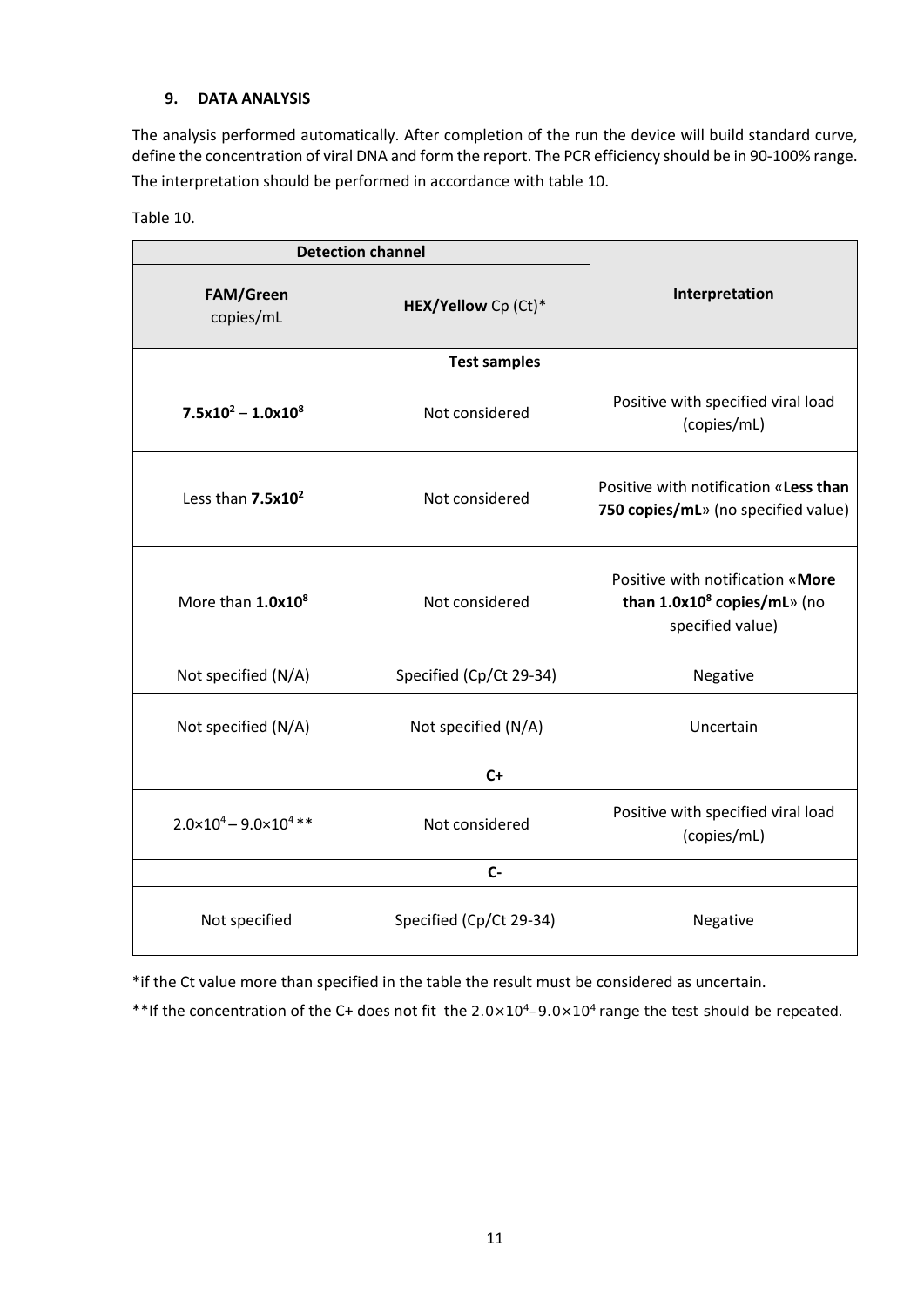# **10. TROUBLESHOOTING**

Table 11

|        | Specific product | IC | Possible cause                                    | Solution                                                  |
|--------|------------------|----|---------------------------------------------------|-----------------------------------------------------------|
| $C+$   |                  |    | Operation error                                   | 1. Repeat PCR PROTOCOL<br>(starting from p. 8).           |
|        |                  |    | PCR inhibition                                    |                                                           |
|        |                  |    | Violation of storage and<br>handling requirements | 2. If the result repeats - contact<br>the manufacturer.   |
| $C-$   | +                | +  | Contamination                                     | 1. Repeat RNA EXTRAXTION<br>PROTOCOL (starting from p. 6) |
|        |                  |    |                                                   | 2. Perform decontamination                                |
|        |                  |    |                                                   | procedures.                                               |
|        |                  |    |                                                   | 3. If the result repeats - contact                        |
|        |                  |    |                                                   | the manufacturer.                                         |
| Sample | $+/-$            |    | Operation error                                   | 1. Repeat RNA EXTRAXTION                                  |
|        |                  |    | PCR inhibition                                    | PROTOCOL (starting from p. 6)                             |
|        |                  |    | Violation of storage and<br>handling requirements | 2. If the result repeats - contact<br>the manufacturer.   |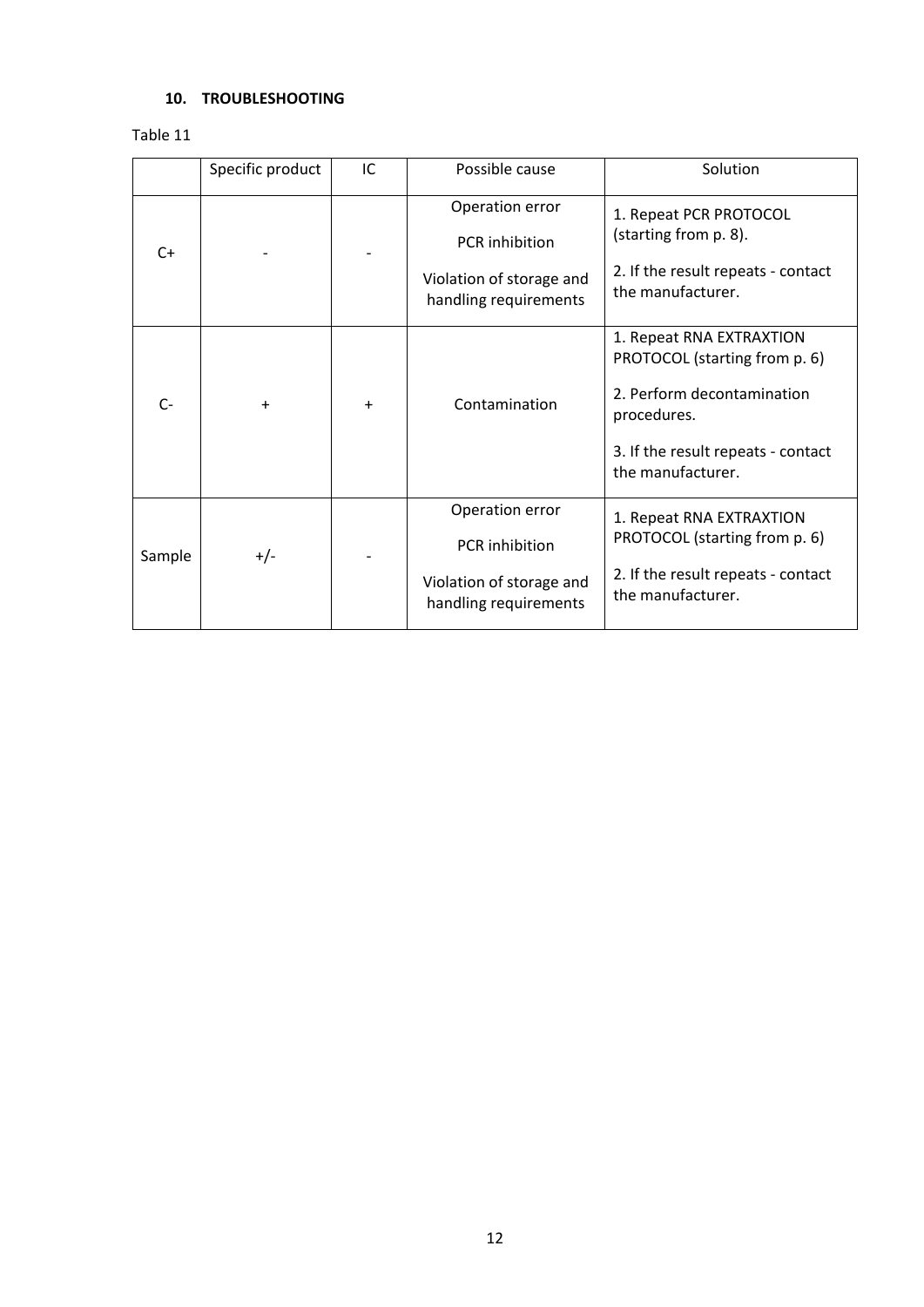## **11. STORAGE, TRANSPORTATION AND HANDLING REQUIREMENTS**

Shelf life - 9 months if all the conditions of transportation, storage and operation are met.

All components of the **HBV Quantitative REAL-TIME PCR Kit** except Paraffin sealed PCR-mix, ST1, ST2 and C+ must be stored at temperature from minus 18 °С to minus 22 °С over the storage period. The PCRbuffer and mineral oil can be stored at temperatures between 2 °C and 8 °C.

The Paraffin sealed PCR-mix, "ST1", "ST2", "C+" and *PREP-NA* DNA/RNA Extraction Kit must be stored at temperatures between 2 °C and 8 °C over the storage period.

Transportation can be held by all types of roofed transport with adherence to above mentioned temperature requirements.

An expired **HBV Quantitative REAL-TIME PCR Kit** must not be used.

We strongly recommend following the instructions to get robust and reliable results.

The conformity of the **HBV Quantitative REAL-TIME PCR Kit** to the prescribed technical requirements is subject to compliance of storage, carriage and handling conditions recommended by manufacturer.

Contact our customer service by quality issues of the **HBV Quantitative REAL-TIME PCR Kit**:

"DNA-Technology" LLC, 117587, Russia, Moscow, int. ter. Municipal District Chertanovo Severnoye, Varshavskoye shosse, 125 Zh, building 5, floor 1, office 12

Phone: +7 (495)640.16.93,

Phone/Fax: +7 (495)640.17.71

E-mail: hotline@dna-technology.ru, [www.dna-technology.ru](http://www.dna-technology.ru/)

#### **12. SPECIFICATIONS**

- a. **Analytical specificity:** the **HBV Quantitative Real-Time PCR Kit** allows detection of all known HBV subtypes. The samples containing HBV will be defined as positive and characterized quantitatively. The samples not containing HBV will be defined as negative.
- b. **Linear range:**  $7.5 \times 10^2 1.0 \times 10^8$  copies/mL.
- c. **Variation coefficient:** less than 7%.
- d. **Sensitivity:** not less than 200 copies of HBV DNA per 1 mL of blood plasma.

The claimed specifications are guaranteed when DNA extraction is performed with *PREP-NA* DNA/RNA Extraction Kit.

## **13. QUALITY CONTROL**

"DNA-Technology, Research&Production" LLC declares that the above mentioned products meet the provision of the Council Directive 98/79/EC for *In Vitro* Diagnostic Medical Devices. The quality control procedures performed in accordance with ISO 9001:2008 and ISO 13485:2003.